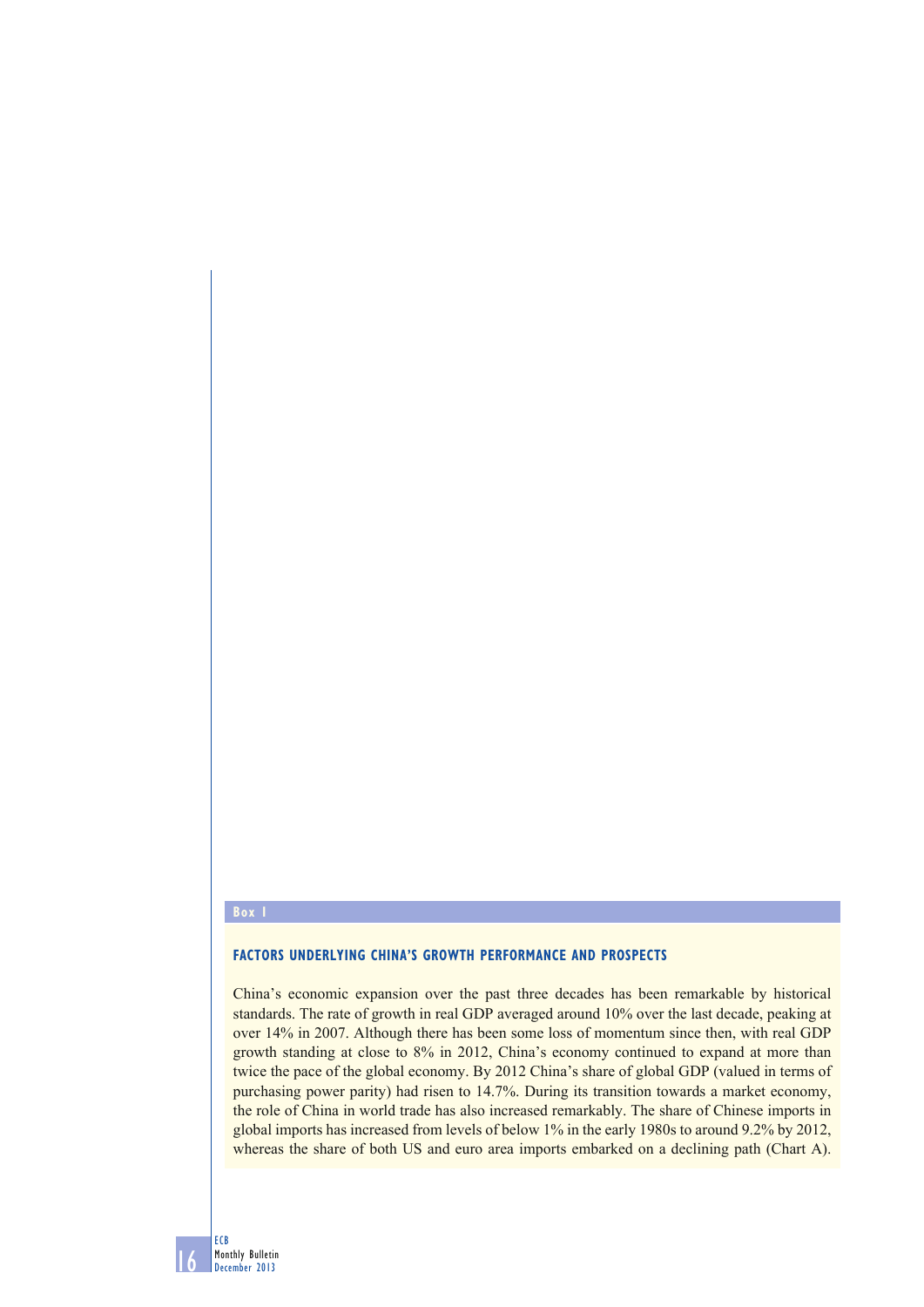# **ECONOMIC AND MONETARY DEVELOPMENTS**

The external environment of the euro area

Over this period China has attracted a larger volume of imports from nearly all of its trading partners, in particular from neighbouring economies. China's demand for imports has also become increasingly significant for the euro area, with the share of exports to China in total euro area exports increasing from 2.4% in 2001 to 6.4% in 2012.

Given China's prominent role in the global economy, the question of whether it will be able to sustain a similarly robust pace of growth in the future has important implications for world economic activity. In the past China has relied heavily on rapid capital accumulation and rural-urban labour reallocation to drive growth. Looking ahead, it is widely expected that China will shift gradually to a more balanced economic growth model.1 Against this background, this box analyses from a supply-side perspective the drivers of China's robust performance over the past decade, explains what lies behind the slowdown in activity since 2007 and discusses the prospects for growth.

# **Estimates of potential growth in China**



**Chart A Developments in the shares** 

Note: World import shares are based on the value of imports of goods and services; euro area export shares are based on the value of exports of goods from the euro area to non-euro area countries.

Potential output measures the level of activity that may be achieved in the economy in the medium to long term. One means of understanding the potential performance of an economy is to employ a production function approach, whereby potential output is determined based on the trend level of the factors of production – physical capital and labour – and total factor productivity (TFP), which captures the overall efficiency of the use of the factors of production.2 However, potential growth is an unobservable variable, making such estimations subject to significant uncertainties.<sup>3</sup> Chart B uses a growth accounting framework to show the estimated contributions of the factors of production to potential output growth based on a Cobb-Douglas production function. The estimates suggest that potential growth averaged around 10% over the past decade. Capital accumulation contributed on average more than half to potential growth during the period 2000-12, reflecting the very high rates of investment in China. TFP gains contributed on average nearly one-third of potential growth, while labour force developments supported growth to a more limited extent. Moreover, the contribution of the labour force declined slowly over that period, in line with the slowdown in the growth of the working age population.

1 See the box entitled "China – short-term prospects and medium-term policy intentions", *Monthly Bulletin*, ECB, September 2013.

2 See the article entitled "Potential output, economic slack and the link to nominal developments since the start of the crisis", *Monthly Bulletin*, ECB, November 2013.

3 By applying de-trending techniques to obtain the potential level of the factor inputs, the production function approach inherits all the well-known weaknesses of the filtering method employed. In China's case, estimates could also be hampered by the availability and quality of the data.

Sources: Eurostat, IMF and ECB calculations.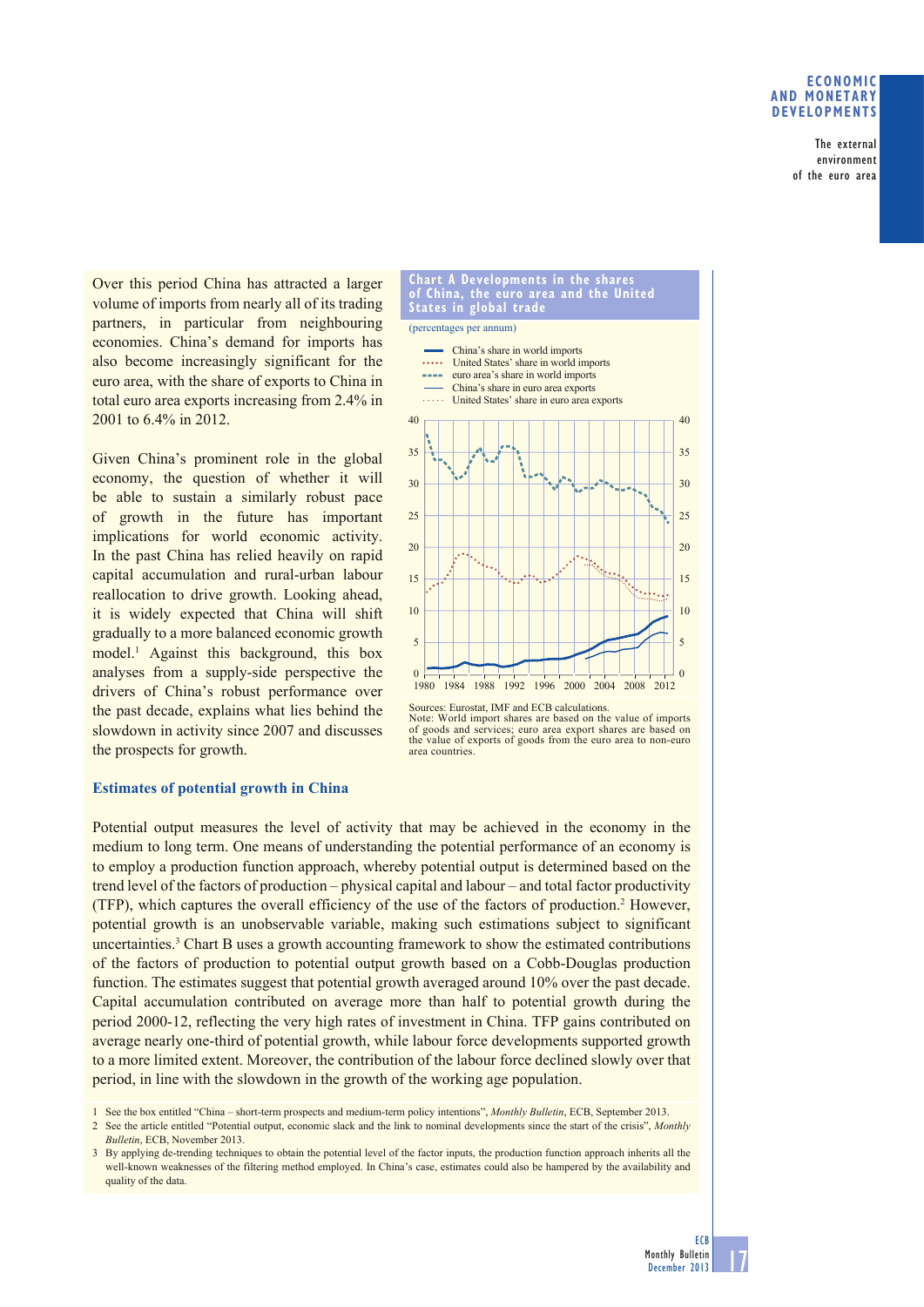

1) Quality adjusted labour by taking into account the average years of schooling and decreasing returns to education.

Note: The yellow area refers to the illustrative scenarios for potential growth, as explained in the text.

The analysis indicates that both cyclical conditions and a fall in potential growth have been behind the slowdown in growth in China since 2007. The cyclical factors have reflected weaker global demand and also the moderation in fiscal support following the large fiscal stimulus in 2009. Potential growth has also fallen, to reach around 9% in 2012, reflecting weaker growth in the trend component of TFP, as well as a gradual moderation in the contribution of labour input. In the past two years, the contribution of capital accumulation has also moderated slightly. However, with investment remaining very high as a share of GDP, the economy remained heavily reliant on capital accumulation as a source of growth.

## **Outlook for potential growth**

There is a general consensus among forecasters that China's economic growth will slow in the coming years (see the table). According to the OECD's projections, China's potential growth is estimated to have slowed from around 10% between 2000 and 2012 to 8.5% on average between 2013 and 2015 and is expected to slow further to 7.3% between 2016 and 2020. Over a longer horizon, the World Bank has estimated that average growth in GDP might decline to around 6.4% between 2013 and 2030.<sup>4</sup> Over the same period, the IMF projects that China's growth could slow even more sharply, to around 6%.5

Given the prominent role of physical capital in contributing to economic growth in recent years, expectations about the future prospects for investment are of great import for the assessment

4 See World Bank Development Research Center of the State Council, the People's Republic of China, "China 2030: Building a modern, harmonious, and creative society", 2013.

5 See IMF Country Report, "People's Republic of China 2013 Article IV Consultation", No 13/211, July 2013.